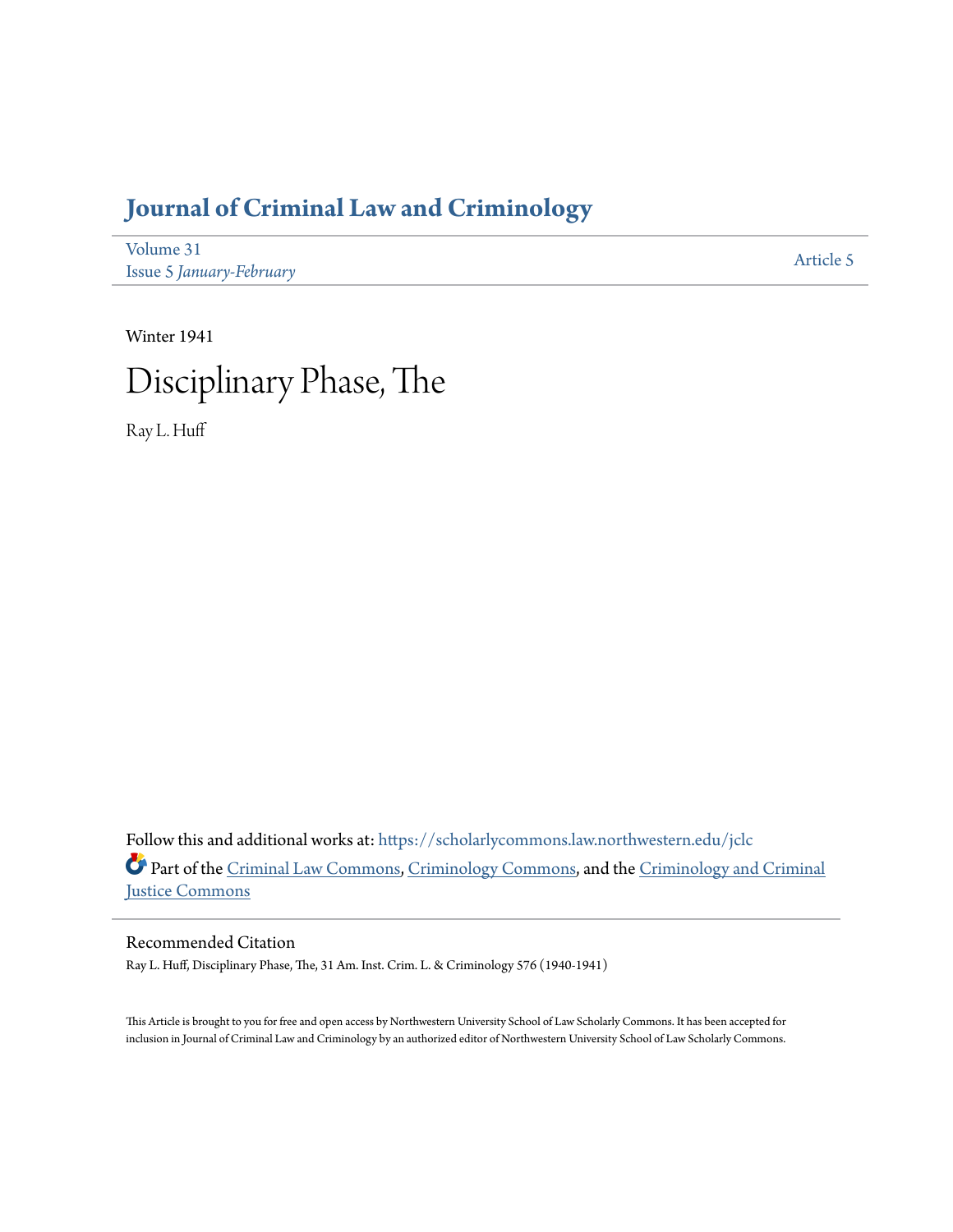# **THE DISCIPLINARY PHASE**

### Ray L. Huff

An adequate report on Disciplinary problems would include data from practically every source available. The record of disciplinary actions is essentially **g** portion of the record of the effectiveness of the program. It is a record which tells of a social action, i.e., one in which more than one person is involved. It reveals the application of certain standards of conduct and methods of treatment to a single or a series of actions.

The report of the disciplinary phase of prison work is actually of supplementary rather than primary value, in that it reflects a possible measure of the inadequacy of other elements. It is unlikely that it would properly contain a measure of its own success.

Discipline is actually a plural concept. If we attempt to portray it in a single act with a single concept we confuse the picture. It would then appear to be a simple rather than a complex thing; a discrete rather than a form of continuous measure.

## *Restricted Application*

Recognizing this danger, and for the purpose of discussion to assume that the disciplinary phase of prison work can be segregated in a substantial part, we are required to list a series of acts which are proscribed within the Institution, and list the means taken to counteract such actions. For this to be meaningful we would have to show the nature of the persons who did the forbidden things. More than this, we would have to show the nature of the persons who were the instruments through which the offending persons were to be made into conforming persons. This seems to be a complex thing -and it is. I suggest that a simple narration of acts prohibited with acts to correct them actually presents an erroneous picture of disciplinary work, which definition and interpretation should correct.

#### *Requires a Dynamic* Concept

The nature of this complex problem is expressed effectively only when we recognize and express the educational effects of disciplinary control. Educational effects are dynamic, that is, they move within the flux of the elements of the teaching situation and within the learner. The result of an affective situation is not merely additive, but rather each application changes the substance and effectiveness of both learner and teaching situation. While this complicated process can be evaluated when the time factor is prolonged, at any given interval of time an attempt to measure the values of these actions may give an erroneous picture.

<sup>&#</sup>x27;General Superintendent, **D. C.** Penal **In-stitutions, P. 0. Box 25,** Lorton. **Va.**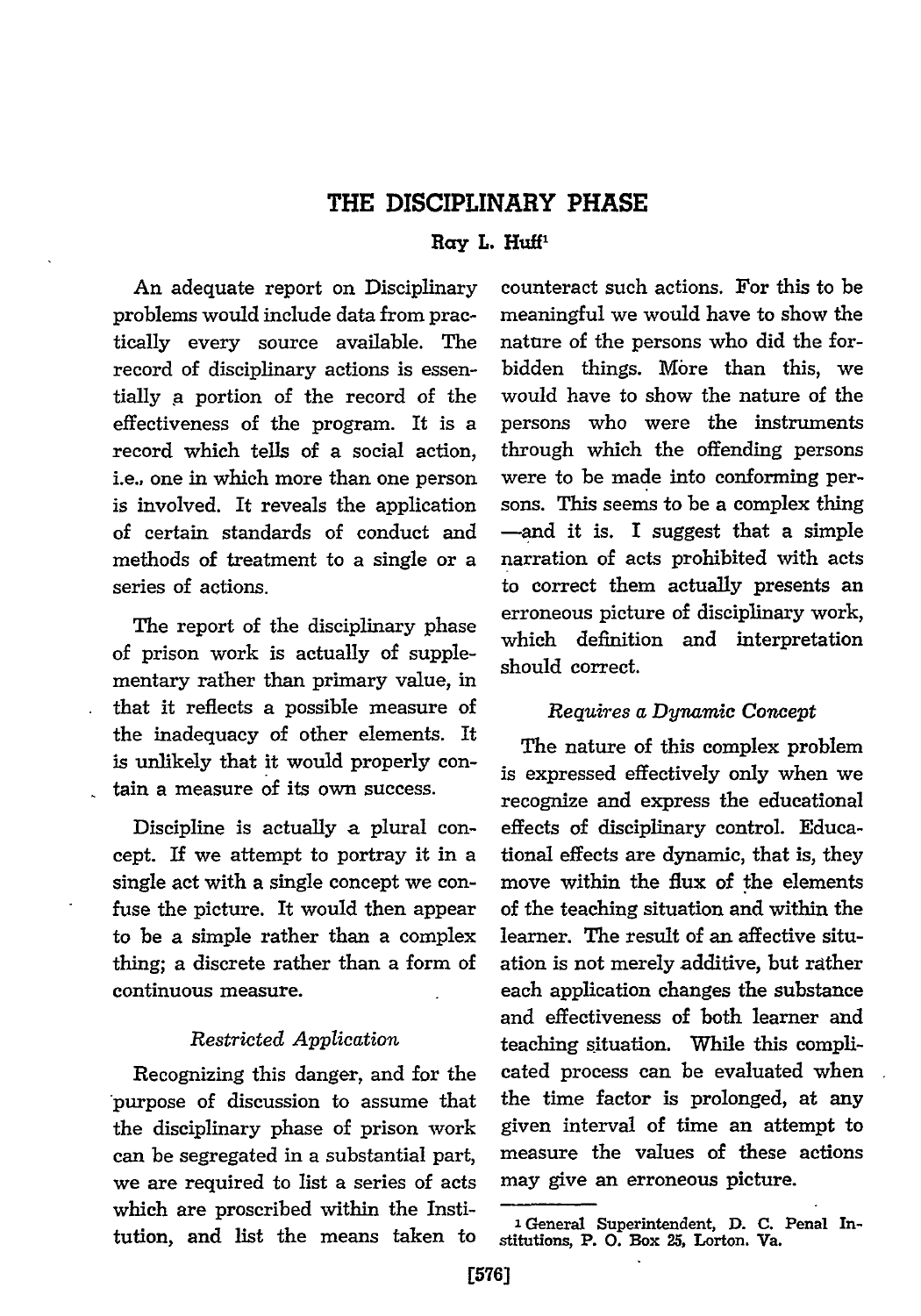#### *Effects Continuous*

If we assume that the eventual end result of applying disciplinary measures is good, it does not follow that a succession of measures will indicate a regular progression from bad to good. Rather, the curve of such change will probably follow the saw. tooth line of the more elementary educational measures of learning.

In a word the disciplinary phase of prison work is educational in its purpose and nature. It is more complicated than a measure of achievement in arithmetic because its elements involve the whole organization' of the particular learner. The teaching situation is more complicated than in arithmetic, because it involves the entire organization of the prison program, and personnel, and inmate body.

#### *Discipline Defined*

I have suggested some of the difficulties before us to recite just what the problems of Discipline are. In' one sense discipline refers to all the activities which affect habit control and development. In a restricted sense, Discipline refers to the control of specific acts which are prohibited which rise at the moment and must have some other specific act taken in the interest of internal prison control.

It is with this more restricted meaning that I continue the discussion.

#### *Difficulties with This Definition*

We can give names to specific actions requiring discipline. There is no assurance that these names will be interpreted uniformly. Such universal names as sodomy and murder and mayhem are probably exceptions. Even if the names can be made meaningful, the' policy with respect to reporting offenses will affect the report as made.

In an institution where the policy is rigid many reports will be made. If the personnel are schooled in writing reports and are otherwise competent, the picture will be clear. In other institutions the policy adopted may present a report which would not reveal conditions in a manner comparable with the first. Someone has said that the true history of prisons has never been written-and to this statement most of us can agree.

In terms of our restricted definition of discipline there are certain variations of conduct which are probably always proscribed:

1. Always proscribed

(a) Acts against personal security.

These are acts which attack the existence of the institution and its purpose. Among these are escape, riot, insubordination. We could consider escape and connivance to escape similar to treason; riot could be called a form of mutiny; insubordination acts against the basic security of the entire organization and belongs in this same category. (As a practical matter, insubordination spreads over a wide range of importance.)

These three names, or classifications, would normally be proscribed in any institution, whether an individual or a group offended.

(b) Acts against personal security.

Murder, arson, mayhem, rape, assault, constitute a series of acts which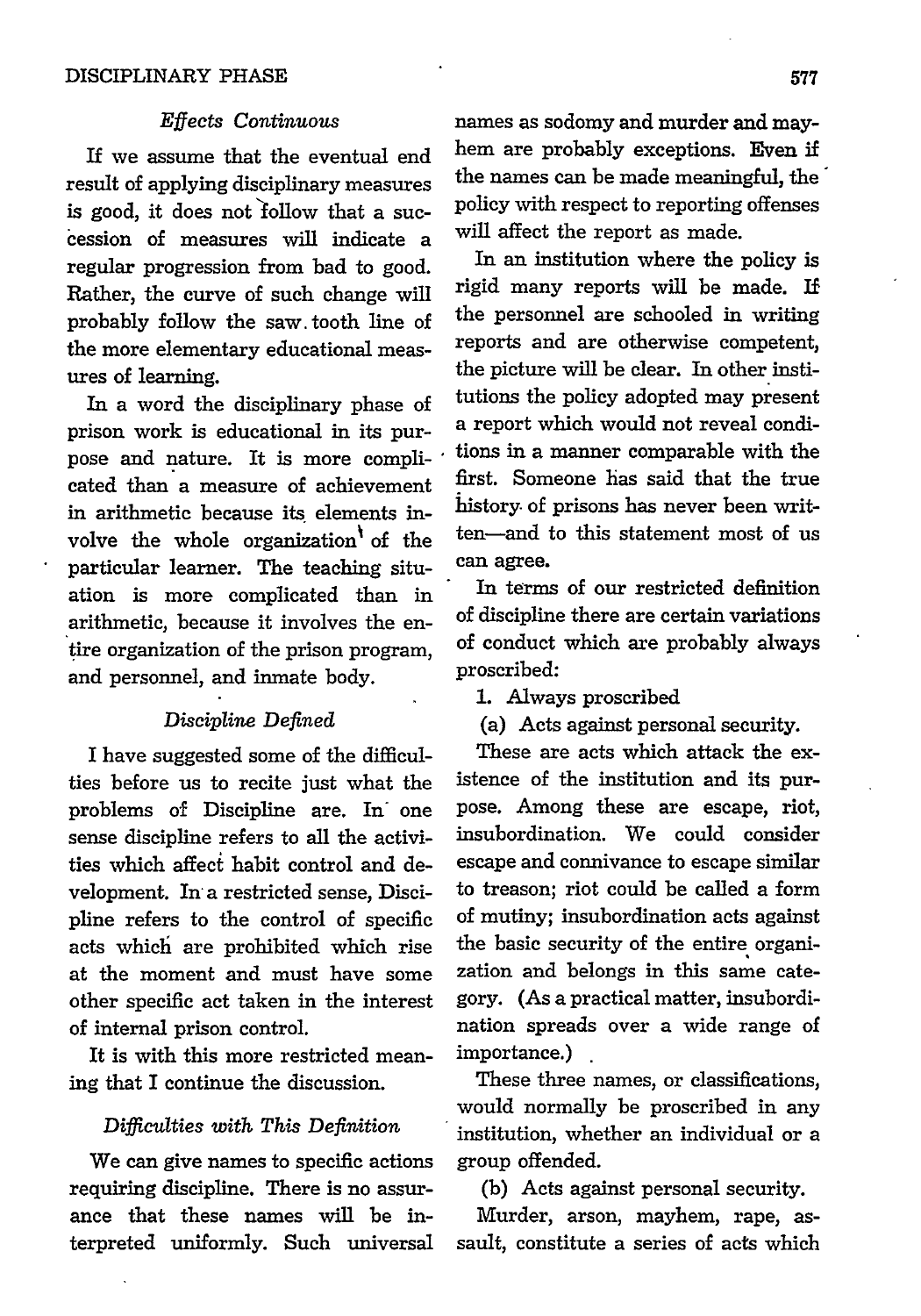normally would always call for a controlling action. To these can be added the entire larceny group.

(c) More personal acts which incite to disorder among the group are likewise normally proscribed. These would include the various forms of exhibitionism and the various rules of the institution.

Normally we would find that any action which is proscribed by the law is proscribed in prison, plus the various acts in violation of the added rules of the institution.

Just as in the outside community we will find that policy, and practical considerations will affect the nature and kind of recognition given any of these actions. Frequently certain actions which may receive little attention outside will receive more attention inside a prison-both in terms of immediate control and the rehabilitative nature of the program. As before the Court, considerations of policy or personnel attitude and training may modify the term used to describe it.

#### *Offenses: Possible Classification*

Murder is usually murder. Arson may be destruction of property. Mayhem may be assault.

Escape is usually a definite thing. Riot and insubordination, however, may be interpreted very differently. One example: In an institution one prisoner struck an officer. In keeping with the policy the officer did not retaliate in kind but rather a force of officers assembled and removed the offender to a control cell. Not knowing how far the excitement had extended the entire population was inspected and every suspicious person was removed. Then the offending group was actually four. However, the news accounts reported a riot. It was a case of insubordination and assault for which the offender was tried in the courts and sentenced. Probably the policy of using a group of officers made a display which an uninitiated observer interpreted as a riot. (As a matter of fact a real riot is easy to recognize.)

One officer may be faced with a recalcitrant inmate. He may write him up for insubordination. Another officer with the same set of circumstances may resolve the difficulty by his methods so that no report is indicated.

Classification terminology needs to be valid; expressed in terms acceptable to the reading group.

The technical language of the criminal code suggests itself as a means of classifying offenses. However, such a simple classification would be open to serious difficulties in interpretation. There should be added to this terminology one which is more functional in character, with more than the usual number of subdivisions if the classification of offense is to become meaningful in terms of treatment, and resolution into causative factors.

While it is true that the reading public has some knowledge of the names of the usual crimes and that this knowledge argues for using these as the classification of offenses, any such name used would need to be accepted critically if we would avoid the lack of distinction which we find in the cases coming into the prisons. The general,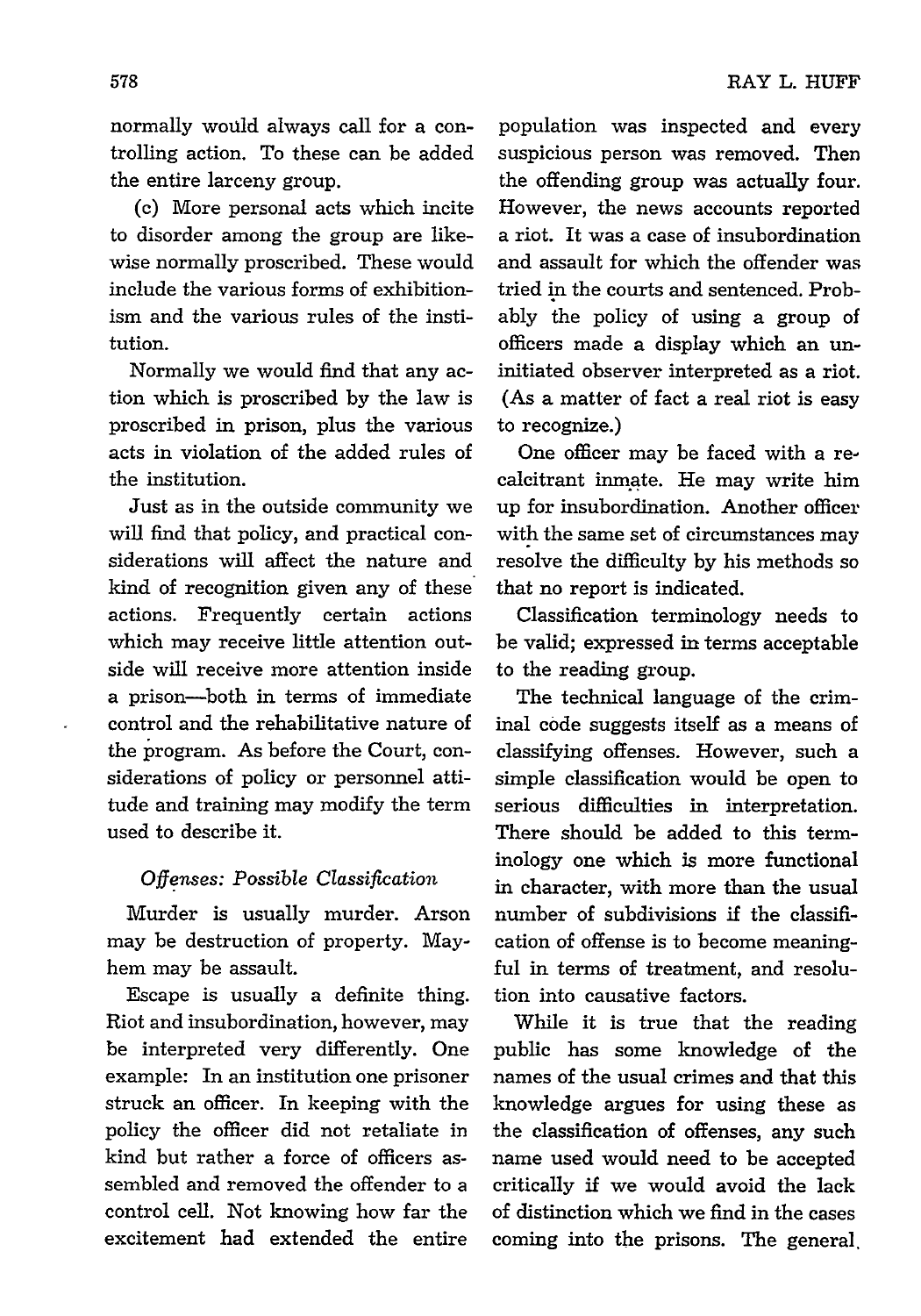reading public is not aware of the technical distinctions.

The difficulty, at present before us, in expressing an offense with definition will cause us to consider the possible selection of reading publics for one or another form of report. It may be that the regular annual report would contain generalized classifications-as offenses against the person, against property, against authority-rather than the detail which the student would need for study. The general report might break down the offenses against the usual census data, whereas, the detailed report should penetrate more deeply into any elements which could be determined.

At this stage of development, it is quite unlikely that personnel, equipment, or funds would give the prison, by itself, much opportunity to do more than scratch the surface. Here and there are cases of great value even now.

# *Off ende--Classification-Corsiderations*

As a social project, there is more than an inmate involved in practically any discipline case.

In a social sense one person alone never committed an offense. Causative factors outside as well as inside himself were included. In a prison one officer will have no trouble with an inmate; another officer will have serious trouble. An inmate in one housing situation will get along, but if placed in another situation he will have trouble. The same is true with the work he does, the schooling or recreation, or

visits or correspondence or any other part of his environmental situation.

The report, at least for the student, should include these elements. Obviously this involves interpretation. The policy, the expression of personnel attitudes and learnings, the more obscure affecting conditions need to be found and recited in the report if essential validity is to be secured. We cannot omit the family situation and other external exciters or depressors on the makeup of his situation. In brief, the great detail that the extended case work techniques can develop are needed to bring even the single variant act into true perspective, if the material of the report is to be meaningful. Anything less is subject to misinterpretation and confusion. This is especially true with regard to the analysis of causes, or the effects of treatment.

#### *Treatment Considerations*

As a practical matter, we should recognize that some persons are tractable and useful in prison who are not so outside. Some- require even mechanical forms of restraint to be able to release themselves; an example:

In our open institution, recently, an inmate cursed and shrieked, "Take me out of this place, put me behind a wall and bars-I want to be treated like a convict."

In an unfinished study we find reasons to believe that the aptitude of the personnel seriously conditions the variations of inmate conduct. Also, we have some basis to believe that the policy of control has definite effect on response to discipline. Except for acute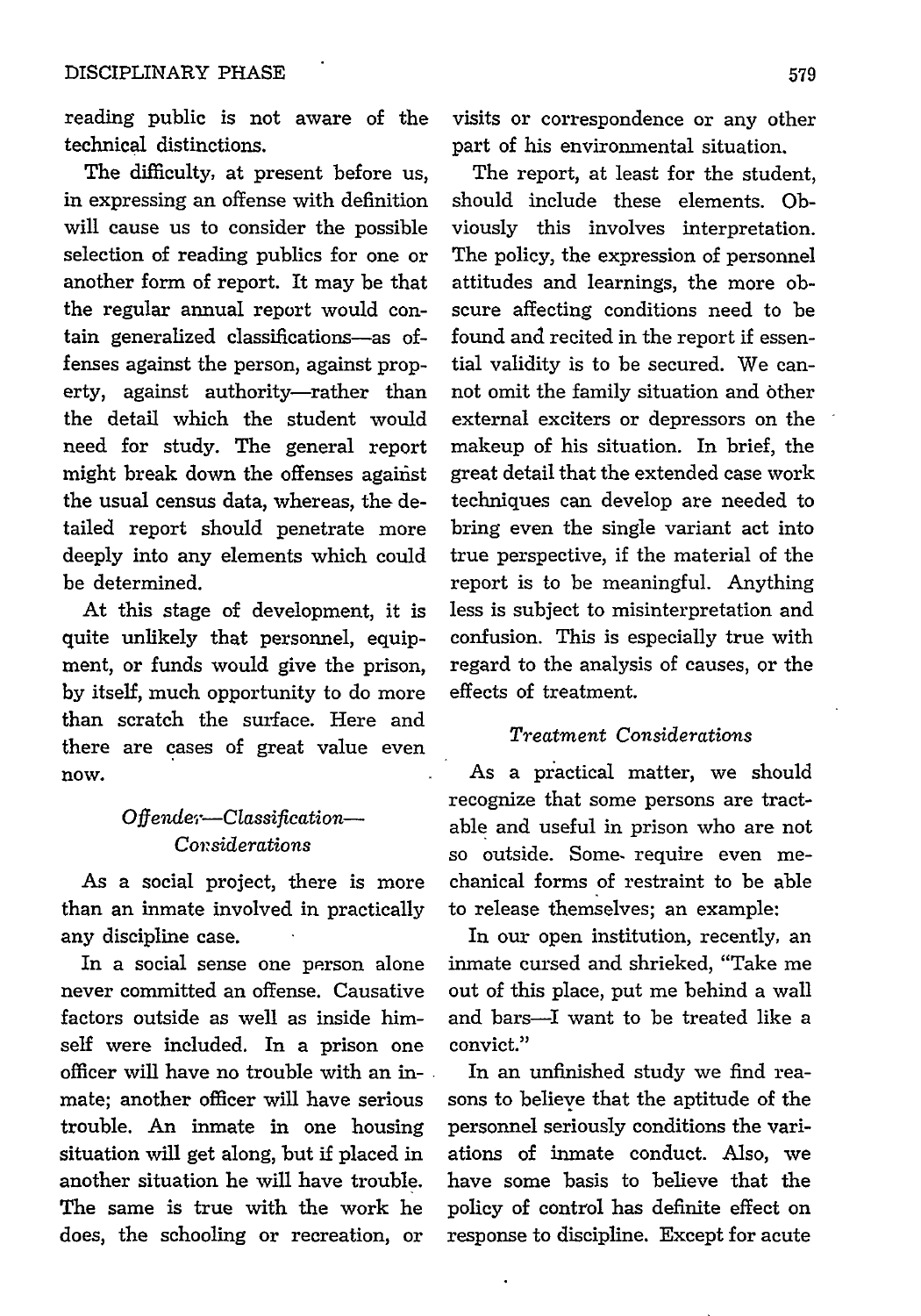conditions we have practically abandoned the "lock up," the traditional bread and water. As a general observation, it appears the most effective punitive form of control is deprivation of privileges.

We have some reason to believe that groups homogenous in mental ages may be more harmonious than non-segregated groups.

What may be necessary "treatment" in terms of the group which is to approve it may vary widely. The group effect needs to be considered as well as the effect on the individual. There is a certain acceptance by the group of actions which are alike for like offenses. Such actions are, or may be, quite unlike in value to the individuals concerned. It is still quite difficult to demonstrate that the evidence of equal treatment lies in the degree of the inequality of that treatment. Actually fair treatment is not like treatment, but is rather unlike treatment. Unlike treatment may be considered arbitrary. Treatment or control measured by the act is quite different than when measured by the individual.

One inmate created a slight disturbance in the mess hall. As to the act it was relatively harmless, but potentially dangerous. As to the inmate it was one of a series of the same kind of exhibitions that induced his own euphoria. He was with us the third time, had been in and out of the institutions for 15 years. Instead of the reprimand for this act, and on the basis of his entire record, all (about 2 years) of good time was taken away. For a month he cursed any who came near, for another

two months he was "up and down," he then began to hide in the corner-but he did finally come to face his condition, became party to a constructive plan and now has nine months of constructive work behind him. Looking backward, in the light of the inmate the action was good. At the time, in the light of the offense, it was arbitrary by equalitarian standards.

These are some of the practical problems which affect reporting which challenge validity and the interpretation of reports, even when we assume a reader who is objective and not emotional.

I have attached a table which shows the number of conduct reports by the month, and age, and type of offense.

The high peak in August seems to be related with studies of seasons. The April recession may refer to the elimination of five constitutional perverts.

Volume: A record of this kind indicates volume of reports.

Age: The age record shows the median of offenses to be in the 25-30 age group which is one step above the average age of the total population.

Kind of Offense: The crude classification was developed from the obvious language of the complaint.

#### Disciplinary *Actions*

We do know that in practice certain acts are used with offenses. The most common of these are:

- 1. Admonition
- 2. Deprivation of Privileges
- 3. Segregation in Cells
- 4. Forfeiture of good time credits.

Inmates should pay for property he destroys as a matter of course, rather than a disciplinary act.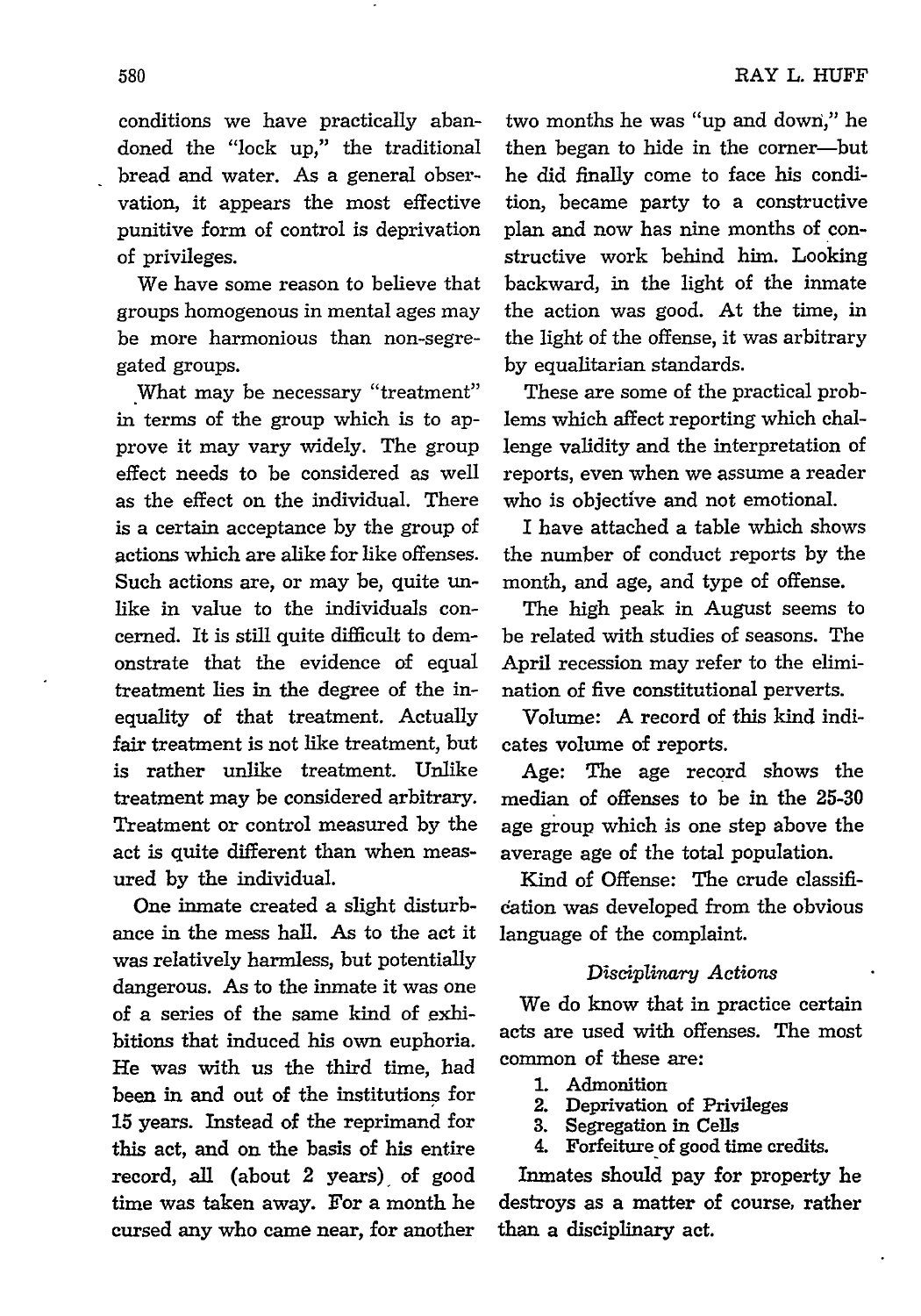If the policy is one to construct self respect we would eliminate whippings and demeaning punishments. Some of these are found frequently as follows:

- 1. Wearing debasing clothing
- 2. Ball and Chain
- 3. Dunce Cap variations
- 4. Floggings
- 5. Demeaning work (purposeful)
- 6. Ridicule
- 7. Catharsis
- 8. Stocksand others within the imagination of the jailor.

#### *Classification data re Inmate.*

At present, the following data could be secured sufficiently to develop a study of form:

| liquor           |
|------------------|
| perversions      |
| mental condition |
| normal           |
| epilepsy         |
| impulsive        |
| melancholic      |
| Other            |
|                  |
|                  |

#### *Treatment Classification.*

The following data could probably be secured on a sufficiently wide sampling to lay the foundation for further study.

- **1.** Admonition
- 2. Deprivation of privileges
- **3.** Segregation
- 4. Reduced ration<br>5. Forfeiture of go
- 5. Forfeiture of good time
- 6. Program adjustments
- 7. Others

This suggestion seems to be extremely elementary. So is even the attitude toward reporting Disciplinary acts. A few participating prisons could try this out for a year and test the results in a report of facts and findings. This would be more effective and of more general value to a general program than a more elaborate beginning. Two or three could cooperate in a more extensive study.

Perhaps the problem, like many others, waits merely for further definition-and for some to venture if others are to begin.

Oscar Wilde once wrote:

"The vilest deeds like poison weeds Bloom well in prison air; It is only what is good in man

That wastes and withers there."

A report on prison disciplinary actions may support or reject the thesis Wilde presents. If it could do this it would be a valuable addition to the subject matter of prison reports.

#### DISCIPLINARY REPORT

**°...................** Institution

#### *Description present offense*

| Name |  |  |  |  |  |  |  |  |  |  |  |  |  |  |  |  |  |
|------|--|--|--|--|--|--|--|--|--|--|--|--|--|--|--|--|--|
|      |  |  |  |  |  |  |  |  |  |  |  |  |  |  |  |  |  |

Race Escape Admonition Crime Riot Riot Dep. Priv. Solo Worker Insubordination Seg. Cell M.A. **Larceny** Program Phy. Cond. Sex Other

Age This offense Previous Action: Present Previous Gangster Homicide Forfeiture time